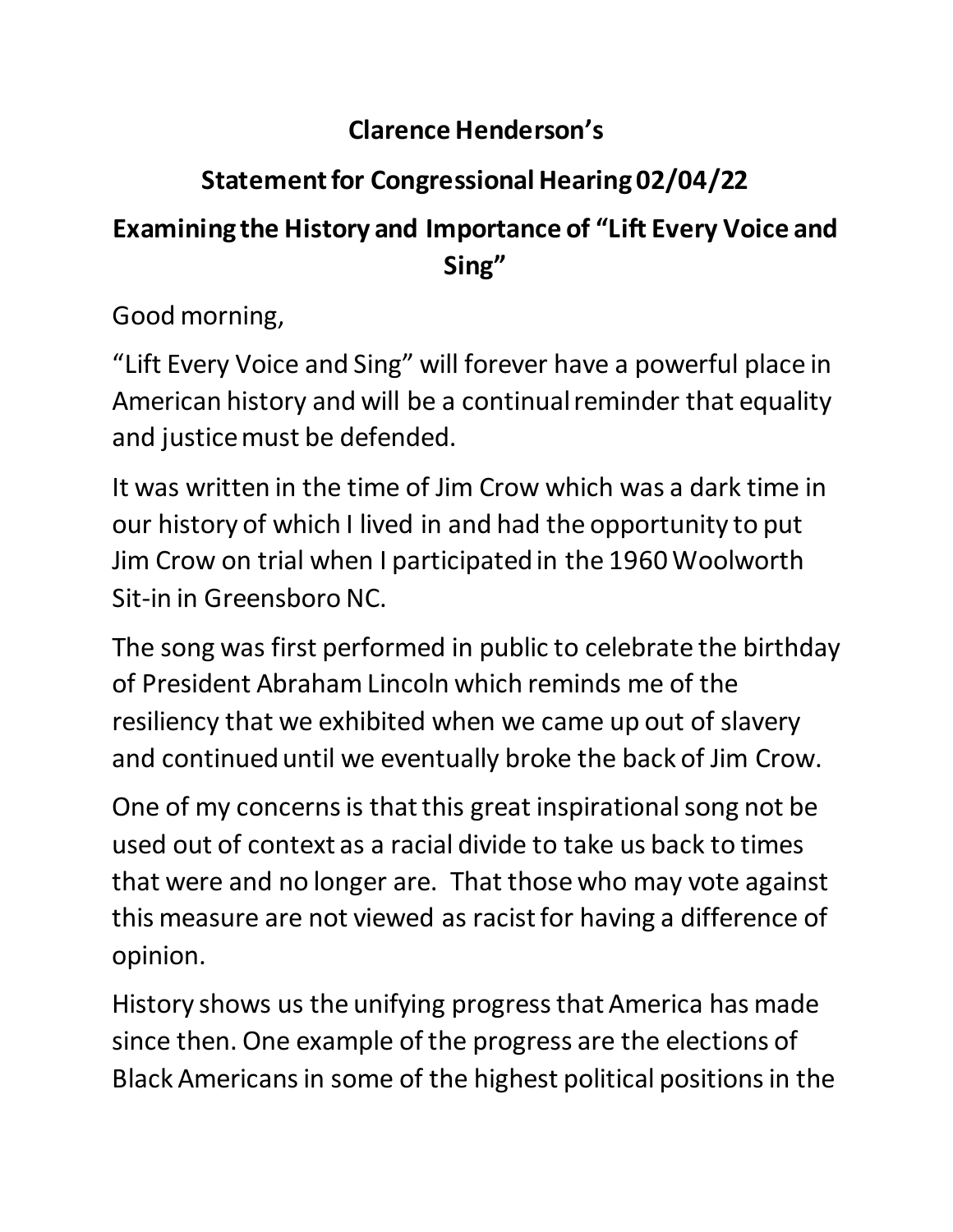land such as Electing President Obama as the first black President, Appointing Justice Thomas to the Supreme Court, the election of NC's first black Lt. Gov. Mark Robinsonand Virginia's first black female Lt. Gov. Winsome Sears, just to name a few. This did not happen within a vacuum with just the black vote. The voting in of these officials is an example of forming a more perfect union.

As a matter of fact, The Preamble of the Constitution is an introduction to the reason for forming a new nation and it begins with We the People. … Before that we had the Declaration of Independence in which the second sentence shows what American exceptionalism looks like - We hold these truths to be self-evident, that all men are created equal, that they are endowed by their Creator with certain unalienable Rights, that among these are Life, Liberty and the pursuit of Happiness- and it ends with the reason for forming our government, - That to secure these rights, Governments are instituted among Men, deriving their just powers from the consent of the governed.

For those of you have been elected, let us lean toward practical and essential approaches for addressing issues that are facing the country as a whole.

According to Pew Research Center April 15 2021, Americas' top ten views facing the nation indicated as a very big problem are: